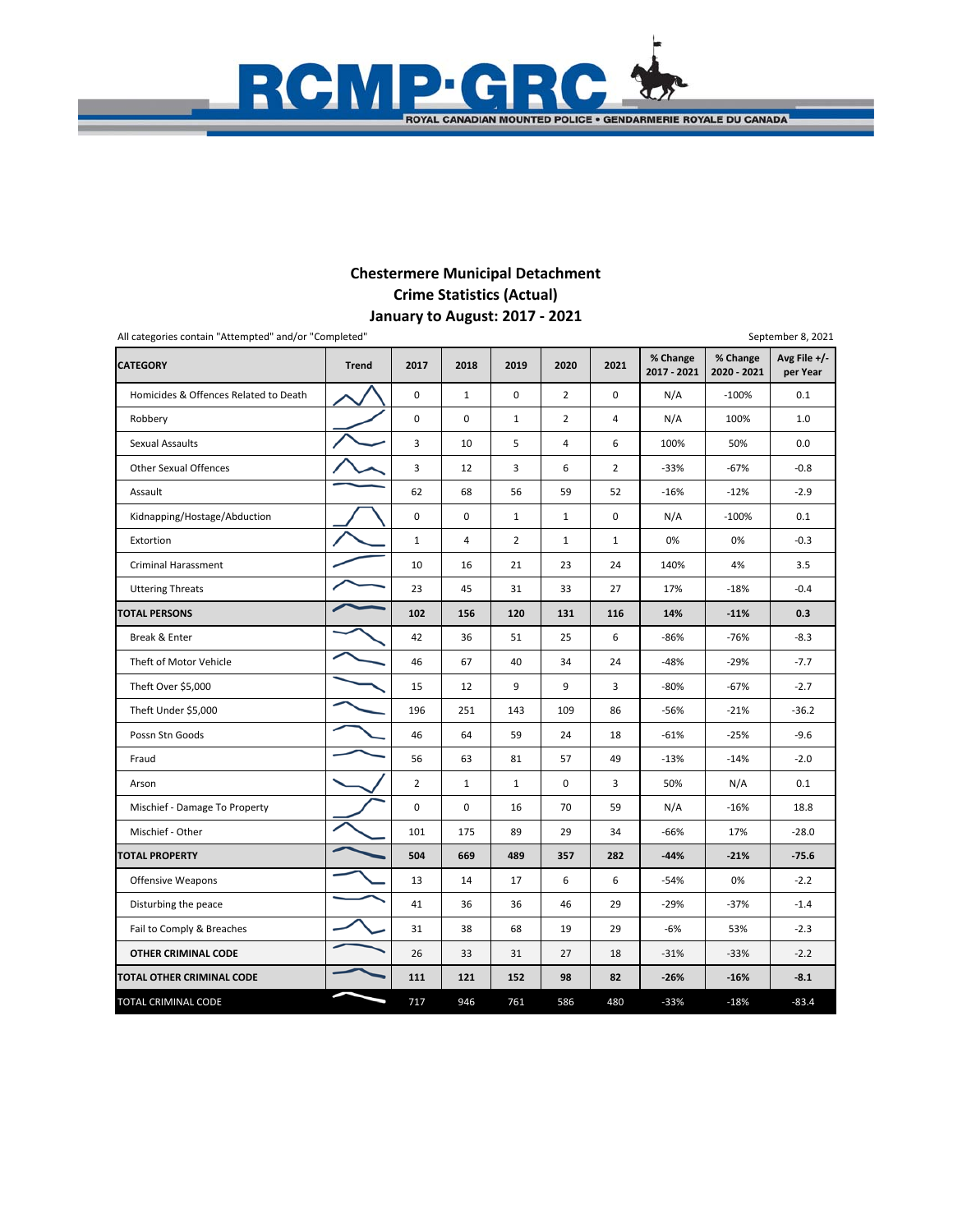

### **January to August: 2017 ‐ 2021 Chestermere Municipal Detachment Crime Statistics (Actual)**

**CATEGORY Trend 2017 2018 2019 2020 2021 % Change 2017 ‐ 2021 % Change 2020 ‐ 2021 Avg File +/‐ per Year** Drug Enforcement ‐ Production 10000 ‐100% N/A ‐0.2 Drug Enforcement - Possession 40% (33 35 8 5 7 7 -79% 40% 1 -8.2 Drug Enforcement - Trafficking **1990 • 1991 • 1991 • 1991 • 1991 • 1991 • 1991 • 1991 • 1991 • 1991 • 1991 • 1** Drug Enforcement - Other **Drug Enforcement - Other Property** Out O 0 0 0 0 0 0 0 0 N/A N/A 0.0 **Total Drugs 39 38 12 13 11 ‐72% ‐15% ‐8.1** Cannabis Enforcement 0 0 2 1 2 N/A 100% 0.5 Federal ‐ General 24 8 10 9 7 ‐71% ‐22% ‐3.3 **TOTAL FEDERAL 63 46 24 23 20 ‐68% ‐13% ‐10.9** Liquor Act 26 32 32 32 37 42% 16% 2.2 Cannabis Act 0 0 13 17 12 N/A ‐29% 4.1 Mental Health Act 79 60 70 81 75 ‐5% ‐7% 1.3 Other Provincial Stats 120 120 114 178 151 149 24% 121% 9.5 **Total Provincial Stats 225 206 293 281 273 21% ‐3% 17.1** Municipal By-laws Traffic **6 23** 19 19 19 19 19 19 19 19 217% <sup>1</sup> 17% 3.0 Municipal By‐laws 21.9 **Total Municipal 306 276 251 305 197 ‐36% ‐35% ‐18.9** Fatals 0 0 0 0 1 N/A N/A 0.2 Injury MVC 18 17 17 14 14 −22% 0% −1.1 Property Damage MVC (Reportable) **175 169 149 94 105 -40% 12% 12% 125** -21.5 Property Damage MVC (Non Reportable) **15** 15 33 28 16 24 60% 50% 0.1 **TOTAL MVC 208 219 194 124 144 ‐31% 16% ‐22.3** Roadside Suspension - Alcohol (Prov)  $\begin{vmatrix} 1 & 0 & 0 & 0 \\ 0 & 0 & 0 & 31 \end{vmatrix}$  N/A  $\begin{vmatrix} 0 & 4 & 0 \\ 0 & 31 & 0 \end{vmatrix}$  N/A  $\begin{vmatrix} 0 & 0 & 0 \\ 0 & 0 & 0 \end{vmatrix}$  5.2 Roadside Suspension - Drugs (Prov) | / 0 0 0 0 0 0 4 N/A N/A 0.8 **Total Provincial Traffic 1,052 3,131 5,134 2,175 3,737 255% 72% 441.4** Other Traffic **19 19 17 10 18 6 1 -68% 1 -67% <sup>1</sup> -2.**5 Criminal Code Traffic **68 1 68 1 54 1 54 1 - 10.2 criminal Code Traffic** 68 1 68 1 68 1 55 1 54 1 30 1 - 56% 1 - 44% 1 - 10.2 **Common Police Activities** False Alarms **211 1 211 1 215 1 215 1 216 1 216 1 216 1 216 1 216 1 216 1 216 1 216 1 216 1 216 1 216 1 216 1 2** False/Abandoned 911 Call and 911 Act **12 12 12 11 7 17 17 17 42% 0% 1.6** Suspicious Person/Vehicle/Property **141 148 171 152 104 -26% -32% -7.0** Persons Reported Missing **20 32 23 17 22 10% 29% 1.1**  Search Warrants **1 0 2 3 1 0% ‐67% 0.3** Spousal Abuse - Survey Code (Reported) **139 | 134 | 140 | 113 | 101 | -27% | -11% | -9.7**  Form 10 (MHA) (Reported) **0 0 0 30 24 N/A ‐20% 7.8** All categories contain "Attempted" and/or "Completed" September 8, 2021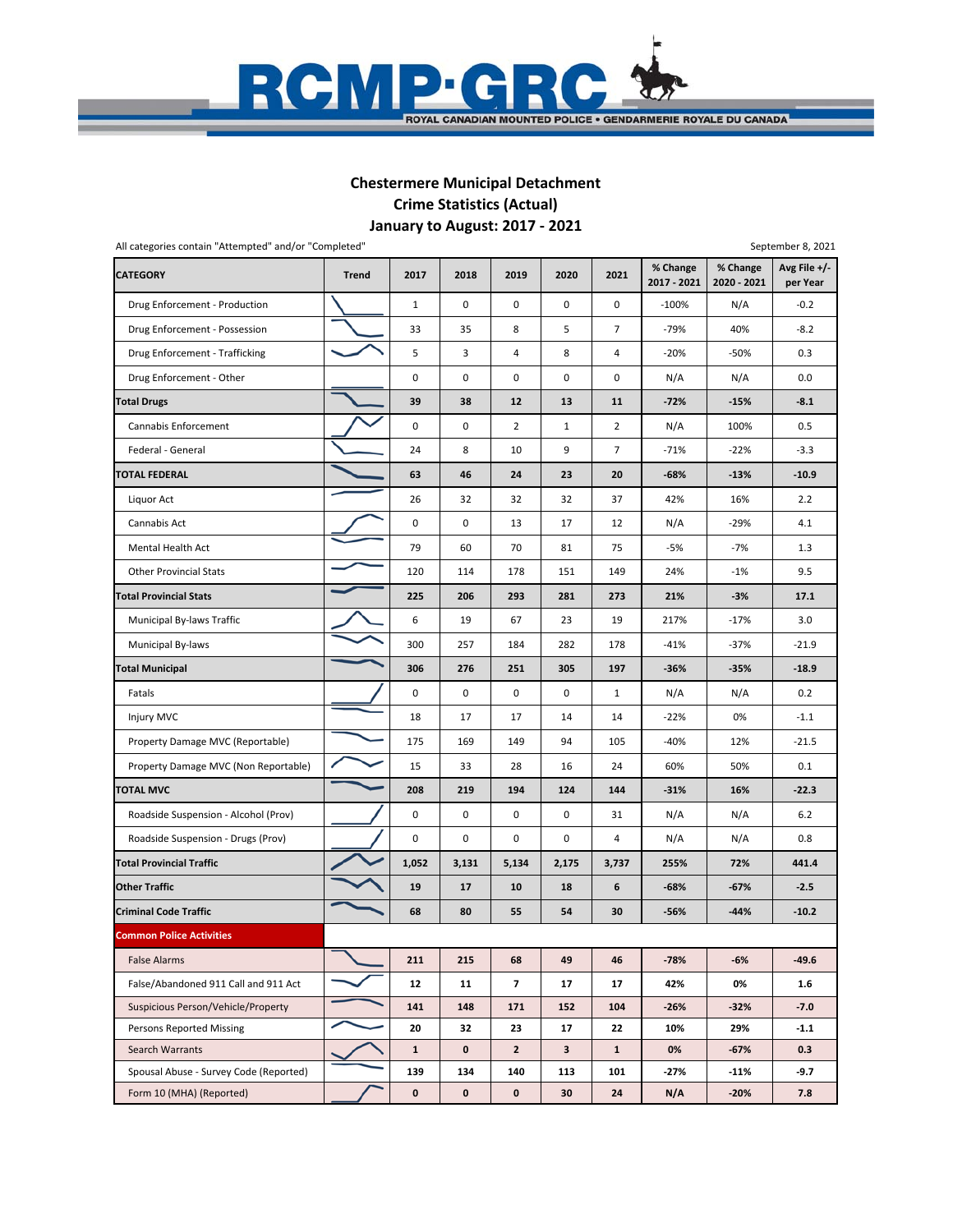## **August: 2017 ‐ 2021 Chestermere Municipal Detachment Crime Statistics (Actual)**

 $\overline{\phantom{a}}$ t

ROYAL CANADIAN MOUNTED POLICE . GENDARMERIE ROYALE DU CANADA

**RCMP** 

| All categories contain "Attempted" and/or "Completed" |              |                |                |                  |                |                |                         |                         | September 8, 2021          |
|-------------------------------------------------------|--------------|----------------|----------------|------------------|----------------|----------------|-------------------------|-------------------------|----------------------------|
| <b>CATEGORY</b>                                       | <b>Trend</b> | 2017           | 2018           | 2019             | 2020           | 2021           | % Change<br>2017 - 2021 | % Change<br>2020 - 2021 | Avg File $+/-$<br>per Year |
| Homicides & Offences Related to Death                 |              | 0              | $\mathbf 0$    | $\mathbf 0$      | $\mathbf 0$    | $\Omega$       | N/A                     | N/A                     | 0.0                        |
| Robbery                                               |              | 0              | 0              | 0                | $\mathbf{1}$   | $\mathbf{1}$   | N/A                     | 0%                      | 0.3                        |
| <b>Sexual Assaults</b>                                |              | 0              | $\mathbf 0$    | $\mathsf 0$      | $\mathbf 0$    | $\mathbf{1}$   | N/A                     | N/A                     | 0.2                        |
| <b>Other Sexual Offences</b>                          |              | 0              | $\mathbf 0$    | $\overline{2}$   | $\mathbf 0$    | 0              | N/A                     | N/A                     | 0.0                        |
| Assault                                               |              | $\overline{7}$ | 16             | 3                | $\overline{7}$ | 5              | $-29%$                  | $-29%$                  | $-1.3$                     |
| Kidnapping/Hostage/Abduction                          |              | 0              | $\mathbf 0$    | $\pmb{0}$        | 0              | 0              | N/A                     | N/A                     | 0.0                        |
| Extortion                                             |              | 0              | $\mathbf{1}$   | $\pmb{0}$        | $\pmb{0}$      | 0              | N/A                     | N/A                     | $-0.1$                     |
| <b>Criminal Harassment</b>                            |              | $\mathbf{1}$   | $\overline{2}$ | $\overline{2}$   | 4              | 3              | 200%                    | $-25%$                  | 0.6                        |
| <b>Uttering Threats</b>                               |              | 3              | 9              | $\overline{4}$   | $\overline{2}$ | 2              | $-33%$                  | 0%                      | $-0.9$                     |
| <b>TOTAL PERSONS</b>                                  |              | 11             | 28             | 11               | 14             | 12             | 9%                      | $-14%$                  | $-1.2$                     |
| Break & Enter                                         |              | $\overline{7}$ | $\mathbf{1}$   | 3                | $\mathbf 1$    | $\mathbf{1}$   | $-86%$                  | 0%                      | $-1.2$                     |
| Theft of Motor Vehicle                                |              | 6              | 9              | $\overline{2}$   | 4              | 4              | $-33%$                  | 0%                      | $-0.9$                     |
| Theft Over \$5,000                                    |              | 3              | $\mathsf 0$    | $\mathbf 0$      | $\mathbf 0$    | $\mathbf 0$    | $-100%$                 | N/A                     | $-0.6$                     |
| Theft Under \$5,000                                   |              | 29             | 25             | 19               | 11             | 9              | $-69%$                  | $-18%$                  | $-5.4$                     |
| Possn Stn Goods                                       |              | 6              | 6              | $\overline{4}$   | 5              | $\overline{2}$ | $-67%$                  | $-60%$                  | $-0.9$                     |
| Fraud                                                 |              | 5              | 5              | 15               | 11             | 5              | 0%                      | $-55%$                  | 0.6                        |
| Arson                                                 |              | 0              | 0              | $\mathsf 0$      | 0              | 0              | N/A                     | N/A                     | 0.0                        |
| Mischief - Damage To Property                         |              | 0              | $\pmb{0}$      | 8                | 11             | 5              | N/A                     | $-55%$                  | 2.1                        |
| Mischief - Other                                      |              | 20             | 32             | $\overline{2}$   | 5              | 5              | $-75%$                  | 0%                      | $-5.7$                     |
| <b>TOTAL PROPERTY</b>                                 |              | 76             | 78             | 53               | 48             | 31             | $-59%$                  | $-35%$                  | $-12.0$                    |
| Offensive Weapons                                     |              | $\mathbf{1}$   | $\mathbf{1}$   | $\mathbf{1}$     | $\pmb{0}$      | 0              | $-100%$                 | N/A                     | $-0.3$                     |
| Disturbing the peace                                  |              | $\overline{7}$ | 6              | $\overline{2}$   | 12             | 4              | $-43%$                  | $-67%$                  | 0.0                        |
| Fail to Comply & Breaches                             |              | 5              | 3              | $\overline{2}$   | 5              | 5              | 0%                      | 0%                      | 0.2                        |
| OTHER CRIMINAL CODE                                   |              | 5              | $\overline{2}$ | $1\,$            | $\overline{7}$ | $\overline{2}$ | $-60%$                  | $-71%$                  | $-0.1$                     |
| TOTAL OTHER CRIMINAL CODE                             |              | 18             | 12             | $\boldsymbol{6}$ | 24             | 11             | $-39%$                  | $-54%$                  | $-0.2$                     |
| TOTAL CRIMINAL CODE                                   |              | 105            | 118            | 70               | 86             | 54             | $-49%$                  | $-37%$                  | $-13.4$                    |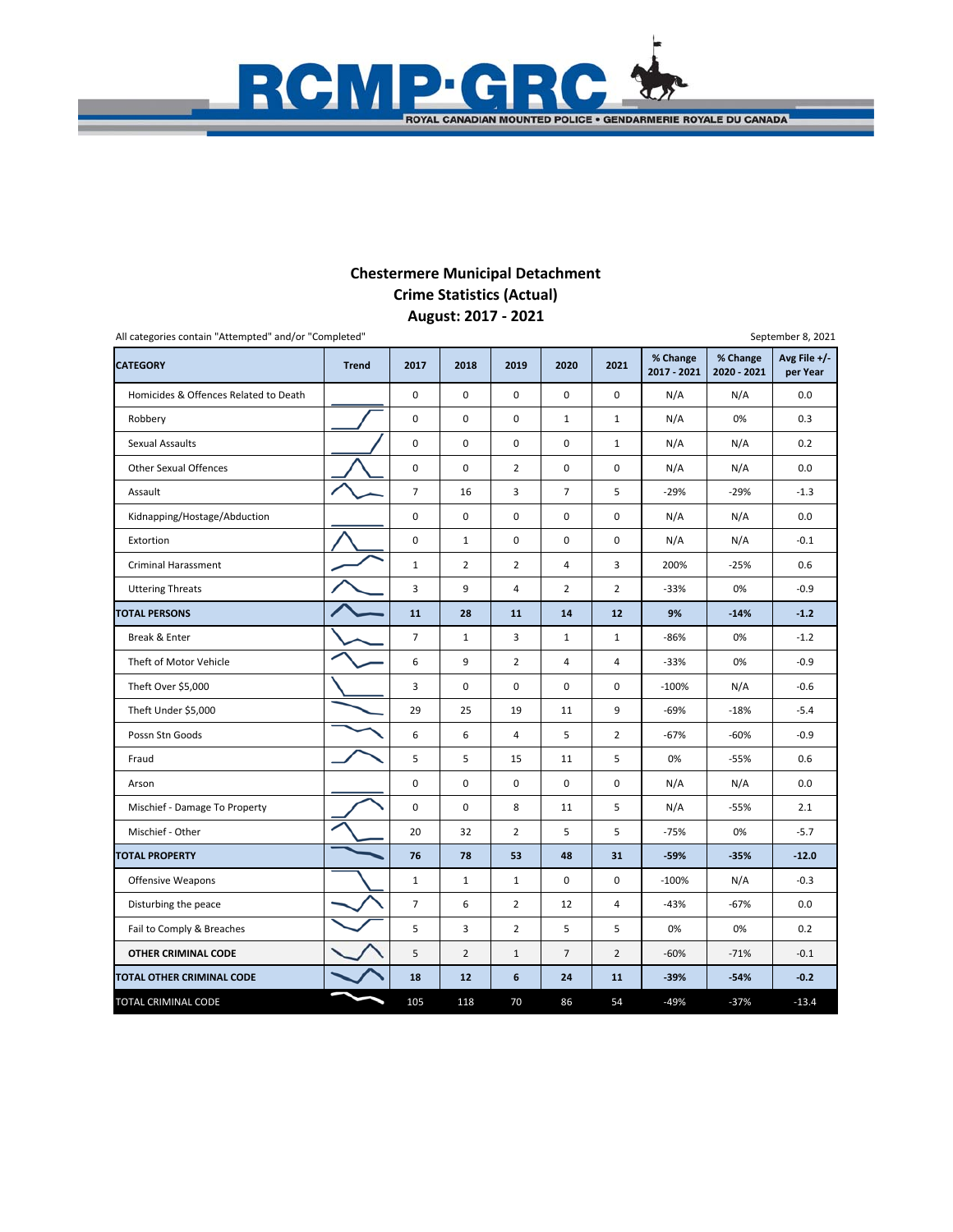

# **Chestermere Municipal Detachment Crime Statistics (Actual)**

**August: 2017 ‐ 2021**

| All categories contain "Attempted" and/or "Completed" |              |                |                         |                         |                |                         |                         |                         | September 8, 2021        |
|-------------------------------------------------------|--------------|----------------|-------------------------|-------------------------|----------------|-------------------------|-------------------------|-------------------------|--------------------------|
| <b>CATEGORY</b>                                       | <b>Trend</b> | 2017           | 2018                    | 2019                    | 2020           | 2021                    | % Change<br>2017 - 2021 | % Change<br>2020 - 2021 | Avg File +/-<br>per Year |
| Drug Enforcement - Production                         |              | $\mathbf{1}$   | 0                       | $\pmb{0}$               | $\pmb{0}$      | 0                       | $-100%$                 | N/A                     | $-0.2$                   |
| Drug Enforcement - Possession                         |              | 7              | 7                       | $\overline{2}$          | $\overline{2}$ | $\mathbf{1}$            | -86%                    | $-50%$                  | $-1.7$                   |
| Drug Enforcement - Trafficking                        |              | $\mathbf 1$    | 0                       | $\mathsf 0$             | $\mathbf{1}$   | 0                       | $-100%$                 | $-100%$                 | $-0.1$                   |
| Drug Enforcement - Other                              |              | 0              | 0                       | $\mathbf 0$             | 0              | 0                       | N/A                     | N/A                     | 0.0                      |
| <b>Total Drugs</b>                                    |              | 9              | 7                       | $\mathbf{2}$            | 3              | $\mathbf{1}$            | $-89%$                  | $-67%$                  | $-2.0$                   |
| Cannabis Enforcement                                  |              | 0              | 0                       | $\mathbf 1$             | 0              | 0                       | N/A                     | N/A                     | 0.0                      |
| Federal - General                                     |              | $\overline{2}$ | 1                       | 1                       | $\overline{2}$ | $\mathbf{1}$            | -50%                    | -50%                    | $-0.1$                   |
| TOTAL FEDERAL                                         |              | 11             | 8                       | $\overline{\mathbf{4}}$ | 5              | $\mathbf{2}$            | $-82%$                  | $-60%$                  | $-2.1$                   |
| Liquor Act                                            |              | 6              | $\overline{2}$          | 4                       | $\sqrt{4}$     | 6                       | 0%                      | 50%                     | 0.2                      |
| Cannabis Act                                          |              | 0              | 0                       | $\mathbf{1}$            | $\mathbf{1}$   | 0                       | N/A                     | $-100%$                 | 0.1                      |
| Mental Health Act                                     |              | 4              | 5                       | 4                       | 13             | 8                       | 100%                    | $-38%$                  | 1.6                      |
| <b>Other Provincial Stats</b>                         |              | 24             | 13                      | 10                      | 16             | 20                      | $-17%$                  | 25%                     | $-0.5$                   |
| <b>Total Provincial Stats</b>                         |              | 34             | 20                      | 19                      | 34             | 34                      | 0%                      | 0%                      | $1.4$                    |
| Municipal By-laws Traffic                             |              | 0              | 0                       | 5                       | $\mathbf{1}$   | $\mathbf{1}$            | N/A                     | 0%                      | 0.3                      |
| Municipal By-laws                                     |              | 61             | 26                      | 31                      | 64             | 34                      | -44%                    | $-47%$                  | $-1.6$                   |
| <b>Total Municipal</b>                                |              | 61             | 26                      | 36                      | 65             | 35                      | $-43%$                  | $-46%$                  | $-1.3$                   |
| Fatals                                                |              | 0              | 0                       | $\pmb{0}$               | 0              | 0                       | N/A                     | N/A                     | 0.0                      |
| <b>Injury MVC</b>                                     |              | $\overline{2}$ | $\mathbf{1}$            | $\mathbf{1}$            | $\overline{4}$ | $\overline{2}$          | 0%                      | $-50%$                  | 0.3                      |
| Property Damage MVC (Reportable)                      |              | 20             | 23                      | 16                      | 11             | 12                      | -40%                    | 9%                      | $-2.8$                   |
| Property Damage MVC (Non Reportable)                  |              | $\overline{2}$ | 1                       | 1                       | 5              | 4                       | 100%                    | $-20%$                  | 0.8                      |
| <b>TOTAL MVC</b>                                      |              | 24             | 25                      | 18                      | 20             | 18                      | $-25%$                  | $-10%$                  | $-1.7$                   |
| Roadside Suspension - Alcohol (Prov)                  |              | 0              | 0                       | $\pmb{0}$               | 0              | $\overline{2}$          | N/A                     | N/A                     | 0.4                      |
| Roadside Suspension - Drugs (Prov)                    |              | 0              | 0                       | $\mathbf 0$             | 0              | $\mathbf{1}$            | N/A                     | N/A                     | 0.2                      |
| <b>Total Provincial Traffic</b>                       |              | 329            | 523                     | 598                     | 275            | 289                     | $-12%$                  | 5%                      | $-32.8$                  |
| <b>Other Traffic</b>                                  |              | 6              | 0                       | $\overline{2}$          | 4              | $\mathbf{1}$            | $-83%$                  | $-75%$                  | $-0.6$                   |
| <b>Criminal Code Traffic</b>                          |              | 11             | $\overline{\mathbf{z}}$ | 9                       | 9              | $\bf{0}$                | $-100%$                 | $-100%$                 | $-2.0$                   |
| <b>Common Police Activities</b>                       |              |                |                         |                         |                |                         |                         |                         |                          |
| <b>False Alarms</b>                                   |              | 34             | 14                      | 11                      | 10             | $\overline{\mathbf{z}}$ | $-79%$                  | $-30%$                  | $-5.8$                   |
| False/Abandoned 911 Call and 911 Act                  |              | 3              | 0                       | 0                       | 3              | 3                       | 0%                      | 0%                      | 0.3                      |
| Suspicious Person/Vehicle/Property                    |              | 17             | 33                      | 20                      | 18             | 13                      | $-24%$                  | $-28%$                  | $-2.3$                   |
| Persons Reported Missing                              |              | 1              | 9                       | 1                       | $\mathbf{z}$   | 0                       | $-100%$                 | $-100%$                 | $-0.9$                   |
| Search Warrants                                       |              | $\mathbf 0$    | $\pmb{0}$               | $\mathbf{1}$            | $\mathbf 0$    | $\mathbf 0$             | N/A                     | N/A                     | 0.0                      |
| Spousal Abuse - Survey Code (Reported)                |              | 18             | 28                      | 18                      | 14             | 7                       | $-61%$                  | -50%                    | -3.6                     |
| Form 10 (MHA) (Reported)                              |              | 0              | 0                       | $\mathbf 0$             | 4              | $\mathbf{2}$            | N/A                     | $-50%$                  | 0.8                      |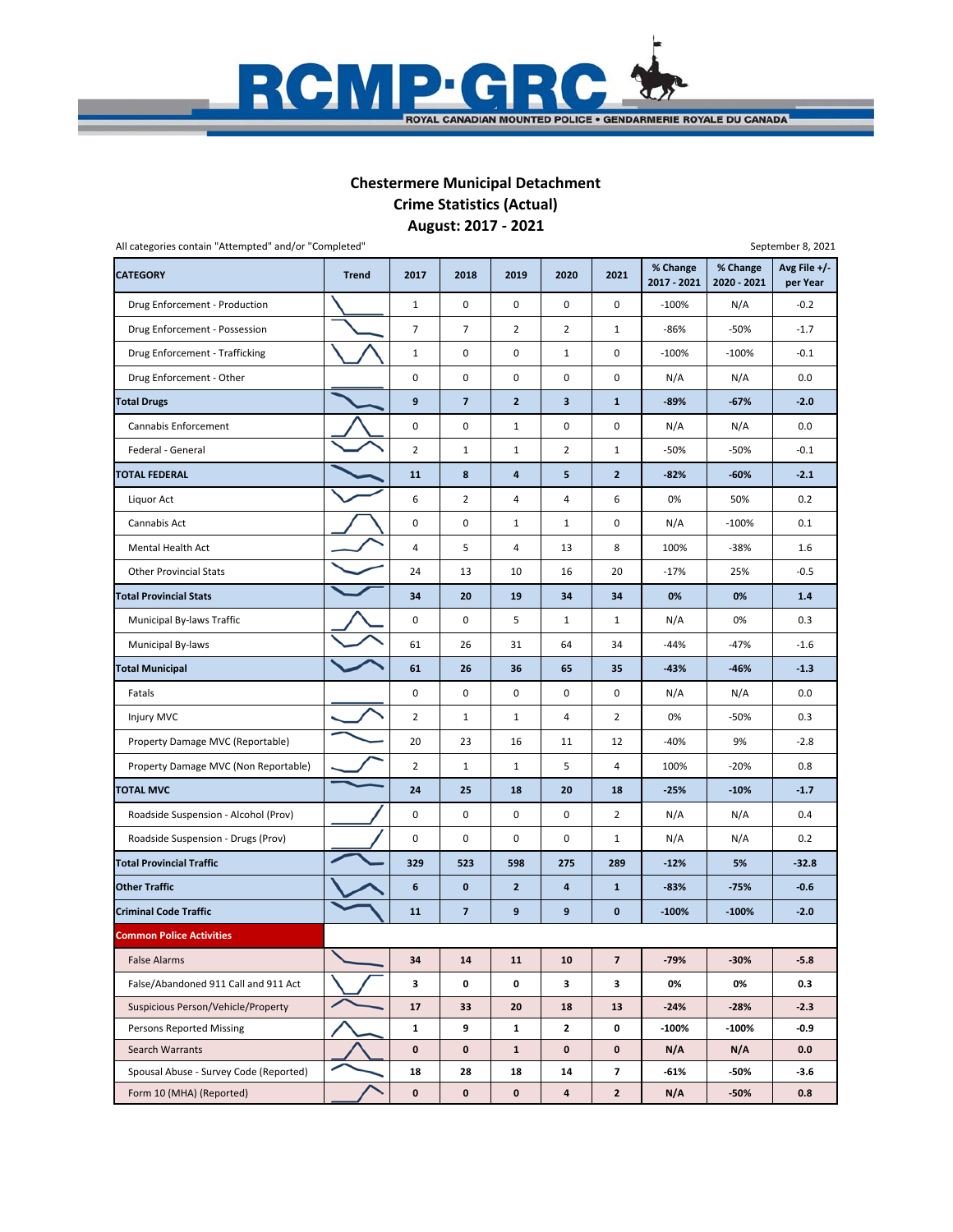

# **Chestermere Municipal Detachment Crime Statistics (Actual)**

**January to August: 2017 ‐ 2021**

|  | September 8, 2021 |
|--|-------------------|

| All categories contain "Attempted" and/or "Completed" |              |                |                |                |              |                | September 8, 2021  |
|-------------------------------------------------------|--------------|----------------|----------------|----------------|--------------|----------------|--------------------|
| <b>Category</b>                                       | <b>Trend</b> | 2017           | 2018           | 2019           | 2020         | 2021           | <b>FLAG</b>        |
| <b>Theft Motor Vehicle (Total)</b>                    |              | 46             | 67             | 40             | 34           | 24             | <b>Within Norm</b> |
| Auto                                                  |              | 11             | 18             | 11             | 7            | 3              | Within Norm        |
| Truck                                                 |              | 16             | 20             | 14             | 14           | 11             | Within Norm        |
| SUV                                                   |              | 12             | 14             | 6              | 8            | 5              | Within Norm        |
| Van                                                   |              | 0              | 4              | 4              | 0            | 3              | Within Norm        |
| Motorcycle                                            |              | $\mathbf 2$    | $\overline{2}$ | $\mathbf 1$    | $\mathbf 1$  | 0              | Within Norm        |
| Other                                                 | ╱            | 4              | 5              | $\overline{2}$ | 0            | 0              | Within Norm        |
| Take Auto without Consent                             |              | $1\,$          | 4              | $\overline{2}$ | 4            | $\overline{2}$ | Within Norm        |
| Break and Enter (Total)*                              |              | 42             | 36             | 51             | 25           | 6              | <b>Within Norm</b> |
| <b>Business</b>                                       |              | 4              | 3              | 12             | $\mathbf{1}$ | 0              | Within Norm        |
| Residence                                             |              | 34             | 30             | 35             | 18           | 5              | Within Norm        |
| Cottage or Seasonal Residence                         |              | 0              | 0              | $\pmb{0}$      | 0            | 0              | Within Norm        |
| Other                                                 |              | $\overline{2}$ | 3              | $1\,$          | 5            | 0              | Within Norm        |
| Theft Over & Under \$5,000 (Total)                    |              | 211            | 263            | 152            | 118          | 89             | <b>Within Norm</b> |
| Theft from a motor vehicle                            |              | 121            | 163            | 61             | 49           | 42             | Within Norm        |
| Shoplifting                                           |              | 16             | 8              | 19             | 13           | 9              | Within Norm        |
| Mail Theft (includes all Mail offences)               |              | $\overline{7}$ | 7              | $1\,$          | 0            | 5              | Within Norm        |
| Theft of bicycle                                      |              | 3              | 5              | 3              | 5            | 4              | Within Norm        |
| Other Theft                                           |              | 66             | 80             | 69             | 51           | 29             | Within Norm        |
|                                                       |              |                |                |                |              |                |                    |
| Mischief To Property                                  |              | 101            | 175            | 105            | 99           | 93             | Within Norm        |
| Suspicious Person/ Vehicle/ Property                  |              | 141            | 148            | 171            | 152          | 104            | Within Norm        |
| Fail to Comply/Breach                                 |              | 31             | 38             | 68             | 19           | 29             | Within Norm        |
| <b>Wellbeing Check</b>                                |              | 20             | 30             | 37             | 29           | 42             | <b>Issue</b>       |
| Mental Health Act                                     |              | 79             | 60             | 70             | 81           | 75             | Within Norm        |
| <b>False Alarms</b>                                   |              | 211            | 215            | 68             | 49           | 46             | Within Norm        |
|                                                       |              |                |                |                |              |                |                    |
|                                                       |              |                |                |                |              |                |                    |

| <b>Traffic</b>                                                 | <b>Trend</b> | 2017 | 2018 | 2019 | 2020 | 2021 | <b>FLAG</b>  |
|----------------------------------------------------------------|--------------|------|------|------|------|------|--------------|
| Roadside Suspensions - alcohol related - No grounds to charge* |              | 3    | 2    | 6    |      | 0    | Within Norm  |
| Occupant Restraint/Seatbelt Violations*                        |              | 70   | 99   | 156  | 50   | 362  | <b>Issue</b> |
| Speeding Violations*                                           |              | 160  | 1526 | 2777 | 906  | 1280 | Within Norm  |
| Intersection Related Violations*                               |              | 126  | 167  | 233  | 69   | 163  | Within Norm  |
| Other Non-Moving Violation*                                    |              | 324  | 846  | 1232 | 664  | 1231 | <b>Issue</b> |
| Pursuits**                                                     |              | 2    | 2    | 8    | 14   | 8    | Within Norm  |
| Other CC Traffic**                                             |              | 14   | 14   | 3    | 3    | 3    | Within Norm  |
| *"Actual"<br>**"Reported"                                      |              |      |      |      |      |      |              |

**Categories flagged with "Issue" only indicate that the current number of offences are higher the statistical norm based on previous years.**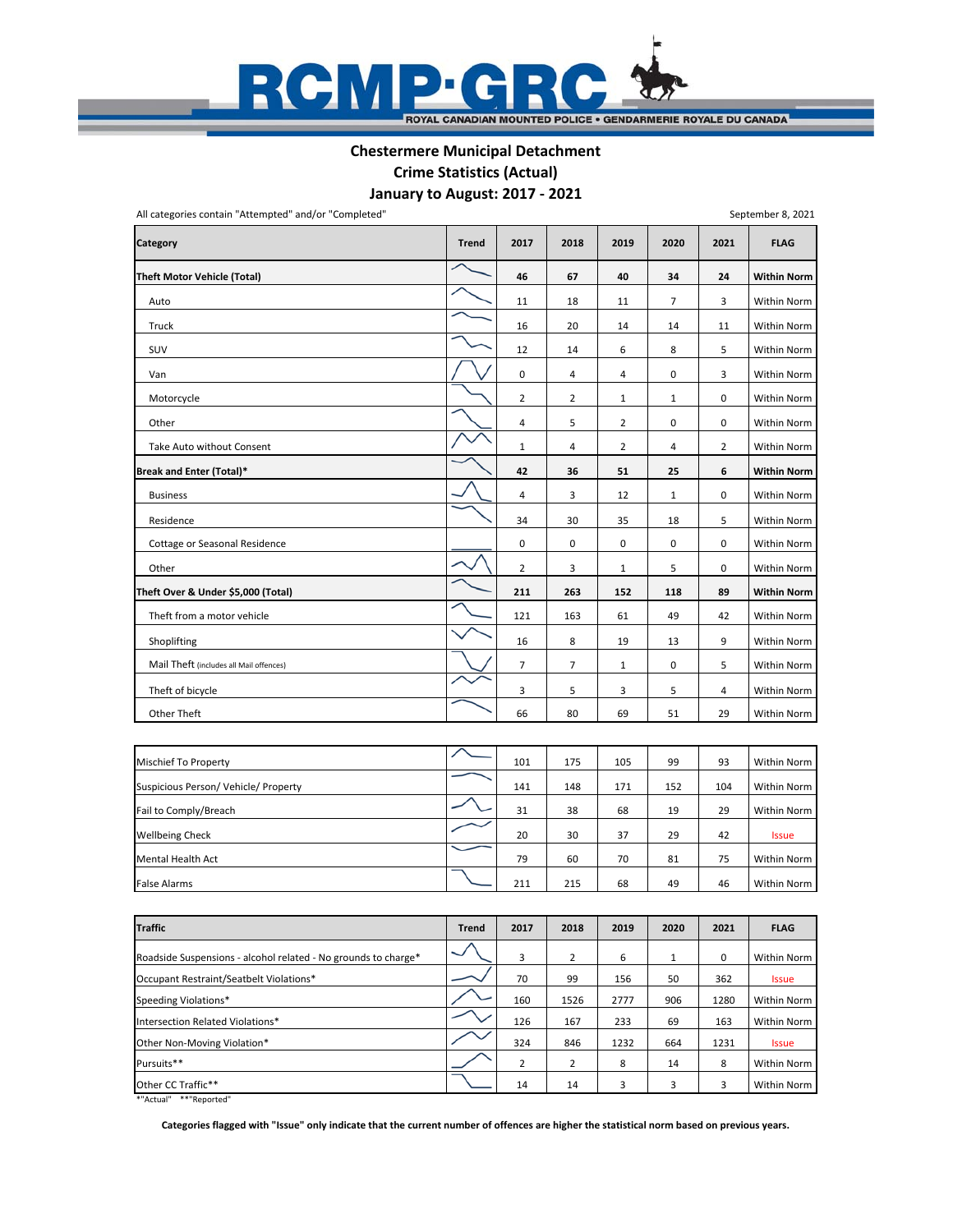### **Chestermere Municipal Detachment ‐ Break and Enters (includes unlawfully in a dwelling place)**

RCMP GRC

**ROYAL CANADIAN MOUNTED POLICE . GENDARMERIE ROYALE DU CANADA** 

All categories contain "Attempted" and/or "Completed"

September 8, 2021

|                      |              |     |                |     |     | 2020 |     |            |     |     |            |            |
|----------------------|--------------|-----|----------------|-----|-----|------|-----|------------|-----|-----|------------|------------|
| Month                | Jan          | Feb | Mar            | Apr | May | Jun  | Jul | Aug        | Sep | Oct | Nov        | <b>Dec</b> |
| <b>Actuals</b>       | $\mathbf{1}$ | 8   | $\overline{7}$ | 3   | 1   | 1    | 3   | 1          | 4   | 5   | 3          | 3          |
| <b>Running Total</b> | 1            | 9   | 16             | 19  | 20  | 21   | 24  | 25         | 29  | 34  | 37         | 40         |
| Quarter              |              | 16  |                |     | 5   |      |     | 8          |     |     | 11         |            |
|                      |              |     |                |     |     | 2021 |     |            |     |     |            |            |
| Month                | Jan          | Feb | Mar            | Apr | May | Jun  | Jul | Aug        | Sep | Oct | Nov        | <b>Dec</b> |
| <b>Actuals</b>       | 2            | 1   | $\mathbf 0$    | 1   | 0   |      |     |            |     |     |            |            |
|                      |              |     |                |     |     | 1    | 0   | 1          |     |     |            |            |
| <b>Running Total</b> | 2            | 3   | 3              | 4   | 4   | 5    | 5   | 6          |     |     |            |            |
| Quarter              |              | 3   |                |     | 2   |      |     | <b>TBD</b> |     |     | <b>TBD</b> |            |

### **Chestermere Municipal Detachment ‐ Theft of Motor Vehicles (includes taking without consent)**

All categories contain "Attempted" and/or "Completed"

September 8, 2021

|                      |                |     |             |     |     | 2020 |                |            |     |     |            |            |
|----------------------|----------------|-----|-------------|-----|-----|------|----------------|------------|-----|-----|------------|------------|
| Month                | Jan            | Feb | Mar         | Apr | May | Jun  | Jul            | Aug        | Sep | Oct | Nov        | <b>Dec</b> |
| <b>Actuals</b>       | 7              | 6   | 6           | 5   | 4   | 1    | 1              | 4          | 7   | 7   | 1          | 7          |
| <b>Running Total</b> | $\overline{7}$ | 13  | 19          | 24  | 28  | 29   | 30             | 34         | 41  | 48  | 49         | 56         |
| Quarter              |                | 19  |             |     | 10  |      |                | 12         |     |     | 15         |            |
|                      |                |     |             |     |     | 2021 |                |            |     |     |            |            |
| Month                | Jan            | Feb | Mar         | Apr | May | Jun  | Jul            | Aug        | Sep | Oct | Nov        | <b>Dec</b> |
| <b>Actuals</b>       |                |     |             |     |     |      |                |            |     |     |            |            |
|                      | 5              | 3   | $\mathbf 0$ | 3   | 1   | 6    | $\overline{2}$ | 4          |     |     |            |            |
| <b>Running Total</b> | 5              | 8   | 8           | 11  | 12  | 18   | 20             | 24         |     |     |            |            |
| Quarter              |                | 8   |             |     | 10  |      |                | <b>TBD</b> |     |     | <b>TBD</b> |            |